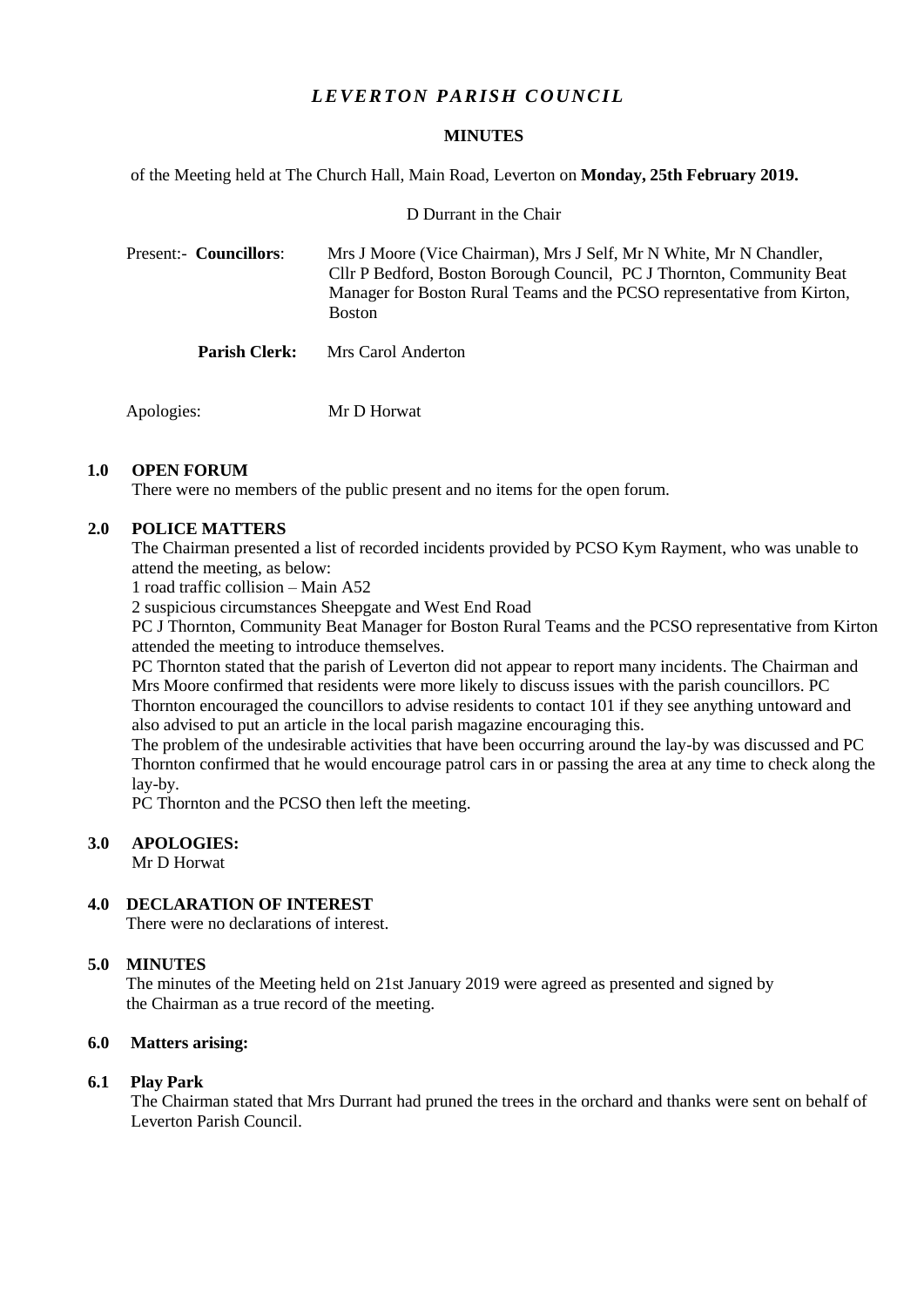# **6.2 Poor Condition of Parish Roads**

It was reported that although some works had been completed on Highgate adjacent to Dao Cottage this work was unsatisfactory as the road still flooded and was rough. The Chairman confirmed he will speak to Mr C Chandler on the annual inspection in the near future. Mrs Moore stated that there was a general deterioration of the roads around the parish.

### **6.3 Leverton Toilet facilities.**

The toilet facilities have now been demolished and the area has been levelled with soil. It was unclear if the area had been grass seeded and the clerk confirmed she would contact Vere Bros to clarify this. The scrub area behind the Village Hall was discussed and it was agreed for the clerk to contact A P Blythe for a quote to clear some of the area.

## **6.4 Vermin Issue Around The Waste Bins In The Layby**

The Chairman confirmed that he had not seen any vermin in the area and the refuse collection appeared to be going to schedule. The only issue was on a few occasions the unsatisfactory securing of the bin at the Café end of the layby. Cllr Bedford confirmed he would contact the relevant department and raise this.

## **6.5 Standing Water at Lay-By Bus Stop**

There were no further issues to report at present due to the recent dry spell of weather.

## **7.0 LEVERTON EMERGENCY PLAN**

The Emergency Plan draft had now been forwarded to Steve Harris for finalisation.

## **9.0 PAYMENTS**

.

The Clerk requested the following payments be approved:

| S D Moore           | (Lawn mower service)         | £ 170.64 (Chq)  |  |
|---------------------|------------------------------|-----------------|--|
| C A Anderton & HMRC | (Clerk Salary/Tax deduction) | £ 250.00 (BACS) |  |

#### **10 CORRESPONDENCE**

### **10.1 Lincolnshire CC - Traffic Regulation Orders:**

Notification from Boston Borough council that a TRO can be requested by contacting the local Town or Parish Council with a TRO request which will then be assessed by local Highways teams and the outcome will be notified through the local county councillor.

#### **10.2 Lincolnshire CC – Temporary Road Closure**

Reason for Closure: Essential maintenance works by Anglian Water/Clancy Docwra Location: Spicers Lane (Between Outgate and a point 125 metres south West) Period of Closure: 26/03/2019 to 28/03/2019

#### **10.3 Lincolnshire CC – Reporting Highways Issues**

All highways issues should be reported via [www.lincolnshire.gov.uk/faultreporting which is available 24/7.](http://www.lincolnshire.gov.uk/faultreporting%20which%20is%20available%2024/7) Alternatively you can call 0522 782070 or email [cshighways@lincolnshire.go.uk](mailto:cshighways@lincolnshire.go.uk) or contact your local county councillor.

# **10.4 Boston Borough Council - Parish Council Nomination Packs**

Nomination packs for the elections on May  $2^{nd}$  2019 are to be sent out for distribution from March  $4^{th}$  2019 onwards for those seeking re-election or anyone else who may request a pack.

## **11.0 ITEMS FOR THE BENEFIT OF THE PARISH**

Mrs Moore confirmed the subsidence at the Leisure Centre should be covered by the insurance company however the cracks in the hall floor were not due to subsidence therefore were not covered. The insurers had advised that some of the trees needed removing and soil was to be assessed in due course.

Mrs Self raised the issue of coastal access along the marsh and it was stated that some residents at Wrangle had also complained about the badly designed styles. Cllr Bedford confirmed that the Environment Agency will be replacing them with kissing gates at the end of the restriction period.